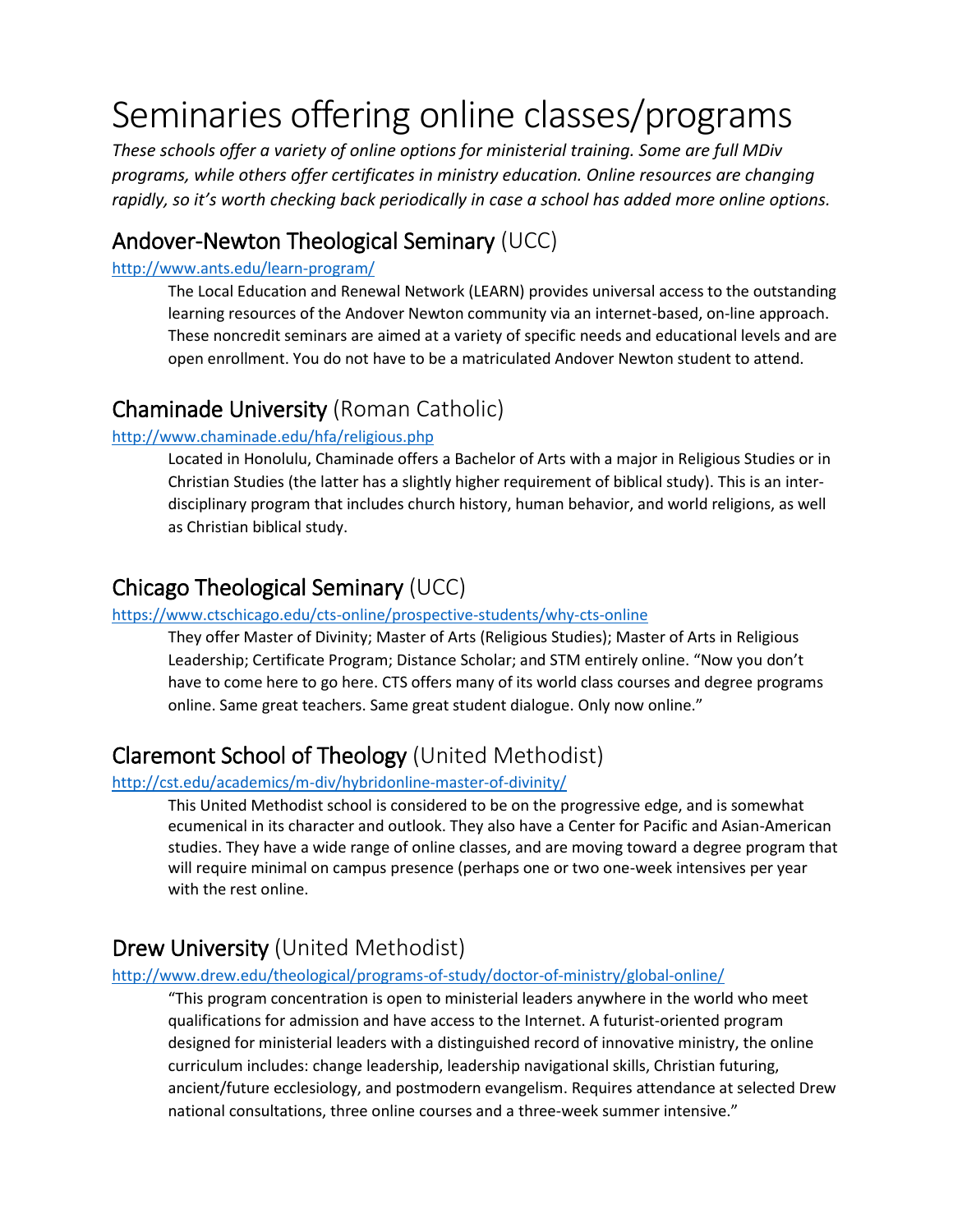# Earlham School of Religion (Quaker)

Through a program called ESR Access, students can complete an MDiv degree online. Most classes are asynchronous, meaning you access them on your own schedule. However, they are also moving towards synchronous classes in which online students are "present" in the classroom in real time, via computer screens on the classroom walls. This way, students can interact more fully, as if they are physically present in the classroom. Most classes are offered in the evening in the Indiana time zone, which means roughly noon-3p.m. HST. For more information, visit [http://esr.earlham.edu/esr-access/online-courses.](http://esr.earlham.edu/esr-access/online-courses)

# Eden (UCC)

#### [www.eden.edu](http://www.eden.edu/)

No online classes seem available at this time.

### Fuller Theological Seminary (Ecumenical)

#### <http://stage.fuller.edu/flexible-degrees/>

Fuller Seminary in Pasadena offers three masters degrees—MA in Inter-Cultural Studies, MA in Theology and Ministry, and MA in Global Leadership—in primarily online settings. One completes three one-week seminars at the campus, and can complete the rest of the materials online. Full-time attendance generally means the degree can be completed in three years.

### Garrett-Evangelical Theological School (United Methodist)

#### <http://www.garrett.edu/aca-online-courses>

Like many schools, Garrett-Evangelical is reluctant to switch over to full online degrees, but they do offer some of their classes in online settings.

### Iliff School of Theology (United Methodist)

While a United Methodist seminary, Iliff works closely with the United Church of Christ and several other denominations; they boast a student body that represents some 40 traditions. One can work on a degree, or simply acquire further education, online. For more information go to<http://www.iliff.edu/degrees-certificates/online-or-traditional/>

### Lancaster Theological Seminary (UCC)

#### [www.lancasterseminary.edu](http://www.lancasterseminary.edu/)

They offer some classes online, but not all, and not a complete degree. A sampling of fully online courses that meet degree program requirements includes:

Introduction to Hebrew Bible: Old Testament Jesus and the Gospels Introduction to Theology The Church and Human Sciences

### Lexington Theological Seminary (Christian Church/Disciples of Christ)

<http://www.lextheo.edu/mdiv-overview/>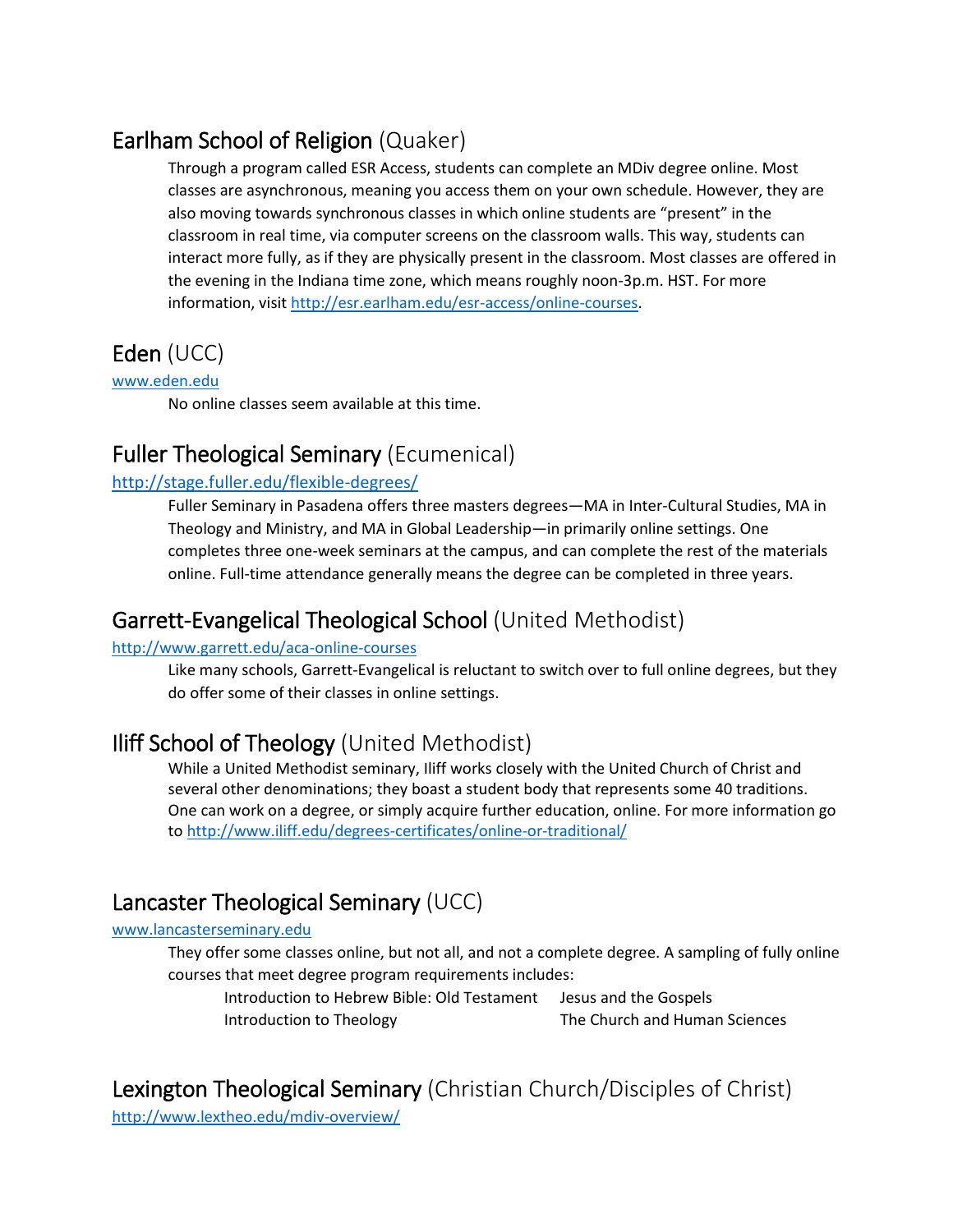The three-level M.Div. program consists of 76 credit hours of work using a competency-based learning process in the eight areas of ministry shown below. Level I and II are two, four, six and eight weeks long. Most are taught online; intensive residential modules are taught in 10 day sessions or on a long weekend. Rather than an accumulation of hours, this program requires that students demonstrate abilities through competency exercises and a capstone project. Students are in a ministry site throughout their degree program in order to benefit from the distinctive formation of congregational life and leadership. At each level, the learning process integrates attention to spiritual, intellectual and practical aspects of pastoral ministry.

### Mid-America Center for Ministry (Christian Church/Disciples of Christ)

This Certificate in Pastoral Ministry (CPM) Program provides foundational curriculum of education and ministry formation, available online. The program was revised in 2013 to align with the Sixteen Areas of Ministerial Practice established by the Christian Church (Disciples of Christ), but is open to and useful for students in many denominations. Click for more information: <http://center4ministry.org/certificate-in-pastoral-ministry/>

### Pacific School of Religion (UCC/United Methodist/Disciples of Christ)

#### <http://www.psr.edu/academics/certificates-degrees/dmin/>

Pacific School of Religion invites ministers interested in pursuing a Doctor of Ministry degree to be part of a Hawai'i cohort beginning in the summer of 2016 with a seminar taking place July 25 to August 5 at the Hawai'i Conference Office. Applications for the PSR Hawai'i DMin program are accepted year round. Contact PSR for more information and an application.

### Pathways Theological Education (UCC)

#### <http://tasc21.net/pathways-glance-everything-want-know-pathways/>

Pathways Theological Education is an online program designed to equip learners for lay, licensed, or ordained ministry in the church and other specialized ministries (e.g. chaplaincy). Pathways is an alternative pattern of theological education that seeks to meet the educational needs of individuals who are unable to go the more traditional route such as a graduate level seminary. Pathways is sponsored by Lancaster Theological Seminary and a number of other groups (including the Southeast and Iowa Conferences of the United Church of Christ) and is a fully online program available to students from other conferences. It is a 3-5 year program divided into three levels, preparing students for potential licensing or ordination after full completion.

# Phillips Theological Seminary (Christian Church/Disciples of Christ)

#### <http://ptstulsa.edu/PhillipsOnline>

Phillips offers three master's degree programs which include a [48 hour MAMC,](http://ptstulsa.edu/MAMCDegree) [a 48 hour MTS,](http://ptstulsa.edu/MTSDegree) and an [82 hour MDiv.](http://ptstulsa.edu/MDivDegree) MDiv students must complete at least 24 hours on campus; MAMC and MTS students must complete 16 hours on campus. Phillips also has 15-hour and 16-hour [Graduate Diploma and Certificate](http://ptstulsa.edu/CertificatesAndDiplomas) programs. Graduate Diploma and Certificate students doing the programs in general theological studies and biblical studies can complete all 15 hours in the online format. Contac[t Josh Linton,](mailto:josh.linton@ptstulsa.edu) Director of Recruitment, or by phone at (918) 270-6463 for more information.